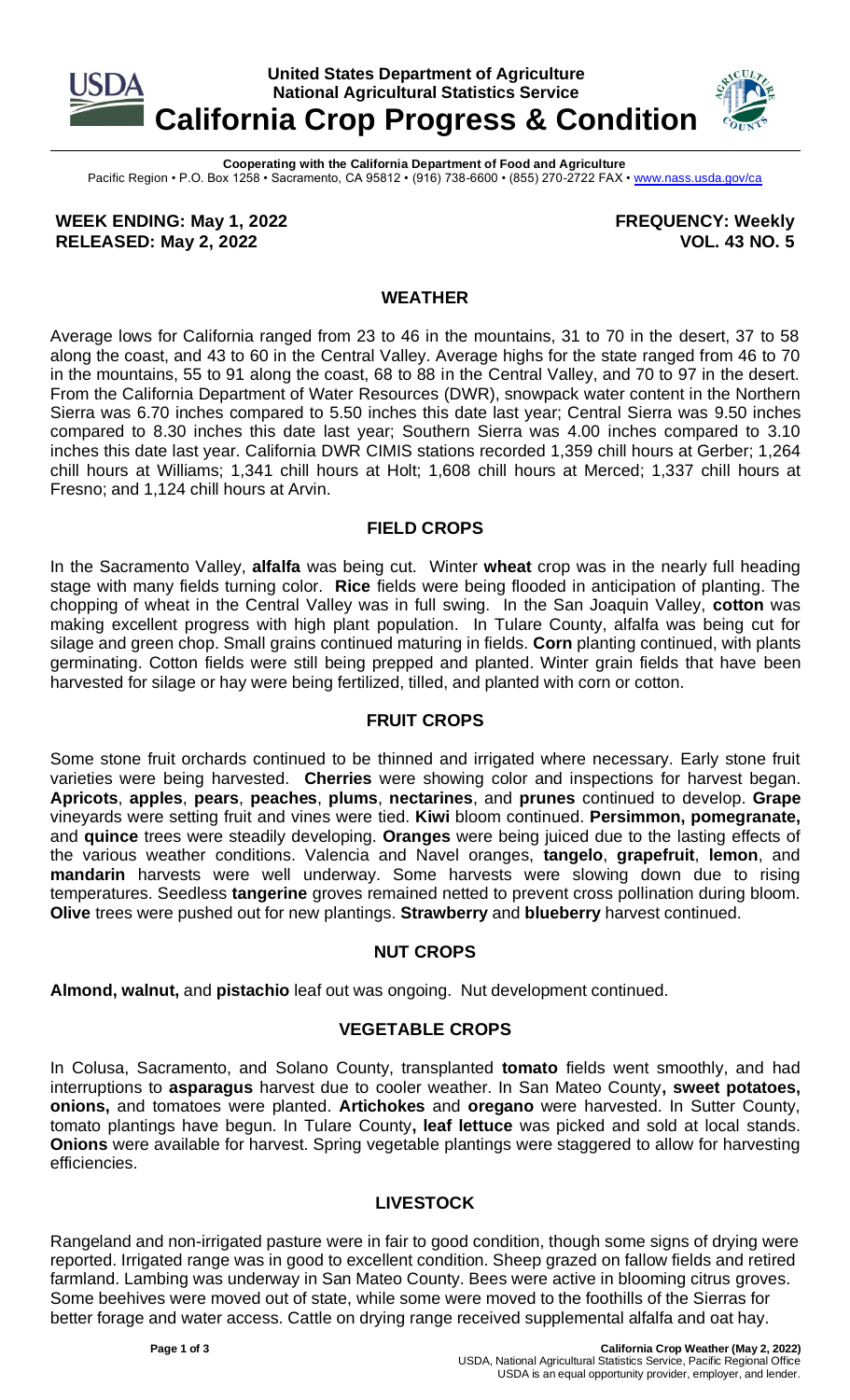**NOTICE:** USDA NASS has changed the base temperature used to calculate growing degree days (found in the table below) from 60 °F to 50 °F.

| <b>CALIFORNIA CROP WEATHER - WEEK ENDING MAY 1, 2022</b> |                                              |                                          |           |           |                                                                    |                                                |                                  |                                   |                        |                               |                             |
|----------------------------------------------------------|----------------------------------------------|------------------------------------------|-----------|-----------|--------------------------------------------------------------------|------------------------------------------------|----------------------------------|-----------------------------------|------------------------|-------------------------------|-----------------------------|
|                                                          | <b>TEMPERATURE</b>                           |                                          |           |           | <b>GROWING</b><br><b>DEGREE DAYS</b><br>AT 50 °F BASE <sup>1</sup> |                                                | <b>RAIN</b><br>DAYS <sup>2</sup> | <b>PRECIPITATION</b> <sup>3</sup> |                        |                               |                             |
| <b>STATIONS</b>                                          |                                              |                                          |           |           | This<br>Year                                                       | Normal<br>Year <sup>4</sup>                    | This<br>Season                   | This<br>Week                      | This<br>Season         | Normal<br>Season <sup>4</sup> | Normal<br>Year <sup>4</sup> |
|                                                          | Average<br>for Week<br>Ending<br>May 1, 2022 | Departure<br>from<br>Normal <sup>4</sup> | High      | Low       | Jan 1 -                                                            | Jan 1 -<br>May 1, 2022 May 1, 2022 May 1, 2022 | Oct 1 -                          | Week<br>Ending<br>May 1,<br>2022  | Oct 1 -<br>May 1, 2022 | Oct 1 -<br>May 1              | Oct 1 -<br>Sept 30          |
|                                                          |                                              | - - Degrees Fahrenheit - -               |           |           | - - Number - -                                                     |                                                | - - Days - -                     | - - Inches of Precipitation - -   |                        |                               |                             |
| <b>North Coast</b>                                       |                                              |                                          |           |           |                                                                    |                                                |                                  |                                   |                        |                               |                             |
| Eureka WFO                                               | 49                                           | -3                                       | 57        | 38        | 87                                                                 | 42                                             | 89                               | 0.32                              | 22.78                  | 37.07                         | 40.61                       |
| Ukiah                                                    | 58                                           | $-1$                                     | 78        | 40        | 484                                                                | 320                                            | 56                               | 0.00                              | 18.70                  | 33.13                         | 35.07                       |
| Santa Rosa                                               | 58                                           | $\mathbf 0$                              | 77        | 37        | 485                                                                | 350                                            | 55                               | 0.00                              | 25.43                  | 32.06                         | 34.00                       |
| Napa State Hospital                                      | 57                                           | $-1$                                     | 75        | 37        | 361                                                                | 329                                            | 46                               | 0.00                              | 17.73                  | 19.14                         | 20.36                       |
| <b>Central Coast</b>                                     |                                              |                                          |           |           |                                                                    |                                                |                                  |                                   |                        |                               |                             |
| San Francisco                                            | 57                                           | $-1$                                     | 68        | 48        | 673                                                                | 590                                            | 42                               | 0.00                              | 18.13                  | 18.93                         | 19.77                       |
| San Jose                                                 | 59                                           | $-1$                                     | 75        | 45        | 771                                                                | 634                                            | 32                               | 0.00                              | 7.30                   | 12.81                         | 13.58                       |
| Salinas                                                  | <b>NA</b>                                    | <b>NA</b>                                | <b>NA</b> | NA        | <b>NA</b>                                                          | 570                                            | <b>NA</b>                        | <b>NA</b>                         | <b>NA</b>              | 12.06                         | 12.66                       |
| Monterey                                                 | 56                                           | $\mathbf 0$                              | 66        | 45        | 708                                                                | 541                                            | 39                               | 0.00                              | 10.63                  | 15.51                         | 16.36                       |
| Paso Robles                                              | 61                                           | 2                                        | 87        | 37        | 610                                                                | 382                                            | 24                               | 0.00                              | 8.72                   | 11.66                         | 12.24                       |
| <b>Sacramento Valley</b>                                 |                                              |                                          |           |           |                                                                    |                                                |                                  |                                   |                        |                               |                             |
| Redding                                                  | 65                                           | $\overline{2}$                           | 80        | 46        | 837                                                                | 492                                            | 52                               | 0.00                              | 17.89                  | 30.37                         | 33.70                       |
| <b>Red Bluff</b>                                         | 65                                           | $\overline{2}$                           | 82        | 45        | 839                                                                | 515                                            | 42                               | 0.00                              | 11.93                  | 21.17                         | 23.25                       |
| Orland                                                   | <b>NA</b>                                    | <b>NA</b>                                | <b>NA</b> | <b>NA</b> | <b>NA</b>                                                          | 531                                            | <b>NA</b>                        | <b>NA</b>                         | <b>NA</b>              | 19.58                         | 21.52                       |
| Oroville                                                 | 66                                           | $\overline{2}$                           | 83        | 48        | 870                                                                | 585                                            | 44                               | 0.00                              | 16.38                  | 24.10                         | 25.84                       |
| Marysville<br>Sacramento                                 | 64                                           | $\mathbf{1}$                             | 84        | 43        | 683                                                                | 515                                            | 39                               | 0.00                              | 8.17                   | 18.73                         | 20.21                       |
|                                                          | 64                                           | 2                                        | 82        | 45        | 662                                                                | 474                                            | 39                               | 0.00                              | 13.67                  | 16.99                         | 18.10                       |
| San Joaquin Valley<br>Stockton                           | 63                                           | $-1$                                     | 84        | 44        | 740                                                                | 640                                            | 35                               | 0.00                              | 9.75                   | 12.71                         | 13.53                       |
| Modesto                                                  | 63                                           | $-1$                                     | 83        | 46        | 717                                                                | 652                                            | 33                               | 0.00                              | 9.00                   | 11.43                         | 12.34                       |
| <b>Merced Macready</b>                                   | 63                                           | $\mathbf 0$                              | 86        | 43        | 697                                                                | 531                                            | 28                               | 0.00                              | 7.45                   | 11.11                         | 11.87                       |
| Madera                                                   | 63                                           | $-1$                                     | 85        | 43        | 663                                                                | 614                                            | 21                               | 0.00                              | 2.28                   | 10.14                         | 10.86                       |
| Fresno                                                   | 66                                           | 1                                        | 87        | 49        | 983                                                                | 720                                            | 24                               | 0.00                              | 6.30                   | 10.27                         | 11.05                       |
| Lemoore                                                  | 64                                           | $\mathbf 0$                              | 88        | 43        | 771                                                                | 602                                            | 20                               | 0.00                              | 4.03                   | 6.74                          | 7.23                        |
| Visalia                                                  | 63                                           | 0                                        | 83        | 45        | 833                                                                | 606                                            | 26                               | 0.00                              | 7.23                   | 9.78                          | 10.37                       |
| Bakersfield                                              | 67                                           | 1                                        | 88        | 51        | 981                                                                | 840                                            | 20                               | 0.00                              | 5.41                   | 6.02                          | 6.40                        |
| <b>Cascade Sierra</b>                                    |                                              |                                          |           |           |                                                                    |                                                |                                  |                                   |                        |                               |                             |
| Alturas                                                  | 45                                           | -2                                       | 66        | 23        | 5                                                                  | 0                                              | 53                               | 0.23                              | 6.12                   | 8.85                          | 11.72                       |
| <b>Mount Shasta</b>                                      | 51                                           | 1                                        | 70        | 29        | 68                                                                 | 3                                              | 65                               | 0.05                              | 17.81                  | 33.47                         | 37.86                       |
| <b>Blue Canyon</b>                                       | 49                                           | $\mathbf{1}$                             | 61        | 36        | 153                                                                | 0                                              | 56                               | 0.00                              | 61.80                  | 56.50                         | 62.80                       |
| Yosemite Valley                                          | <b>NA</b>                                    | NA                                       | NA        | NA        | <b>NA</b>                                                          | 41                                             | <b>NA</b>                        | NA                                | <b>NA</b>              | 36.36                         | 40.65                       |
| <b>South Coast</b>                                       |                                              |                                          |           |           |                                                                    |                                                |                                  |                                   |                        |                               |                             |
| Santa Maria                                              | 56                                           | $-2$                                     | 77        | 43        | 649                                                                | 628                                            | 25                               | 0.00                              | 7.81                   | 12.81                         | 13.42                       |
| Santa Barbara                                            | 59                                           | $\pmb{0}$                                | 83        | 43        | 813                                                                | 675                                            | 24                               | 0.00                              | 10.51                  | 16.64                         | 17.38                       |
| Oxnard                                                   | 58                                           | $-2$                                     | 76        | 48        | 980                                                                | 921                                            | 24                               | 0.00                              | 11.62                  | 12.44                         | 13.05                       |
| Riverside                                                | 67                                           | $\overline{2}$                           | 91        | 51        | 1,425                                                              | 1,099                                          | 22                               | 0.00                              | 4.83                   | 8.90                          | 9.48                        |
| Los Angeles                                              | 64                                           | $\overline{\mathbf{c}}$                  | 86        | 53        | 1,376                                                              | 1,137                                          | 26                               | 0.00                              | 10.18                  | 11.73                         | 12.33                       |
| San Diego                                                | 62                                           | $-2$                                     | 82        | 53        | 1,147                                                              | 1,301                                          | 27                               | 0.00                              | 6.08                   | 9.26                          | 9.87                        |
| <b>Southeast Interior</b>                                |                                              |                                          |           |           |                                                                    |                                                |                                  |                                   |                        |                               |                             |
| <b>Bishop</b>                                            | 59                                           | 1                                        | 83        | 31        | 336                                                                | 200                                            | 12                               | 0.00                              | 4.76                   | 4.13                          | 4.87                        |
| Daggett                                                  | 72                                           | 3                                        | 92        | 47        | 1,123                                                              | 888                                            | 9                                | 0.00                              | 1.09                   | 3.04                          | 3.80                        |
| Lancaster                                                | 65                                           | 3                                        | 86        | 39        | 599                                                                | 421                                            | 15                               | 0.00                              | 3.59                   | 6.40                          | 6.86                        |
| Thermal                                                  | 76                                           | $\overline{c}$                           | 97        | 49        | 1,660                                                              | 1,574                                          | 6                                | 0.00                              | 0.19                   | 2.37                          | 2.98                        |
| <b>Blythe</b>                                            | 77                                           | $\overline{2}$                           | 97        | 56        | 1,793                                                              | 1,667                                          | 5                                | 0.00                              | 0.28                   | 2.52                          | 3.58                        |
| Imperial                                                 | 76                                           | $\overline{c}$                           | 96        | 50        | 1,702                                                              | 1,636                                          | $\overline{c}$                   | 0.00                              | 0.06                   | 1.87                          | 2.39                        |

<sup>1</sup> Previously labeled as growing degree hours. The column title was corrected in the Sept 27, 2021 report. Additionally, degree days were previously calculated using a base of 60 degrees. The base temperature was changed to 50 degrees in the April 4, 2022 report. 2 Total number of days with precipitation events this season.

3 Rain or melted snow/ice.

4 Normal periods 1990-2020 used in departure from normal calculations.

Data retrieved from NOAA and NWS. Calculated by USDA NASS. All rights reserved.

#### **Reservoir Data from the California Department of Water Resources**

|                       |           |           | May 1, 2022            | This Date Last Year   |                |                        |
|-----------------------|-----------|-----------|------------------------|-----------------------|----------------|------------------------|
| <b>Reservoir</b>      | Capacity  | Storage   | Percent of<br>Capacity | Percent of<br>Average | <b>Storage</b> | Percent of<br>Capacity |
|                       | Acre Feet | Acre Feet | Percent                | Percent               | Acre Feet      | Percent                |
| Shasta Lake           | 4,547,300 | 1,808,220 | 40                     | 47                    | 2,288,150      | 50                     |
| Lake Oroville         | 3,537,400 | 1,916,629 | 54                     | 70                    | 1,486,386      | 42                     |
| <b>Trinity Lake</b>   | 2,443,800 | 766,349   | 31                     | 40                    | 1,306,061      | 53                     |
| New Melones Reservoir | 2,413,000 | 922.382   | 38                     | 62                    | 1,461,454      | 61                     |
| San Luis Reservoir    | 2,057,200 | 950,045   | 47                     | 56                    | 1,025,593      | 50                     |
| Don Pedro Reservoir   | 4,547,300 | 1,283,830 | 63                     | 83                    | 1,370,663      | 68                     |

Source[: cdec.water.ca.gov/reportapp/javareports?name=DLYHYDRO](https://cdec.water.ca.gov/reportapp/javareports?name=DLYHYDRO)